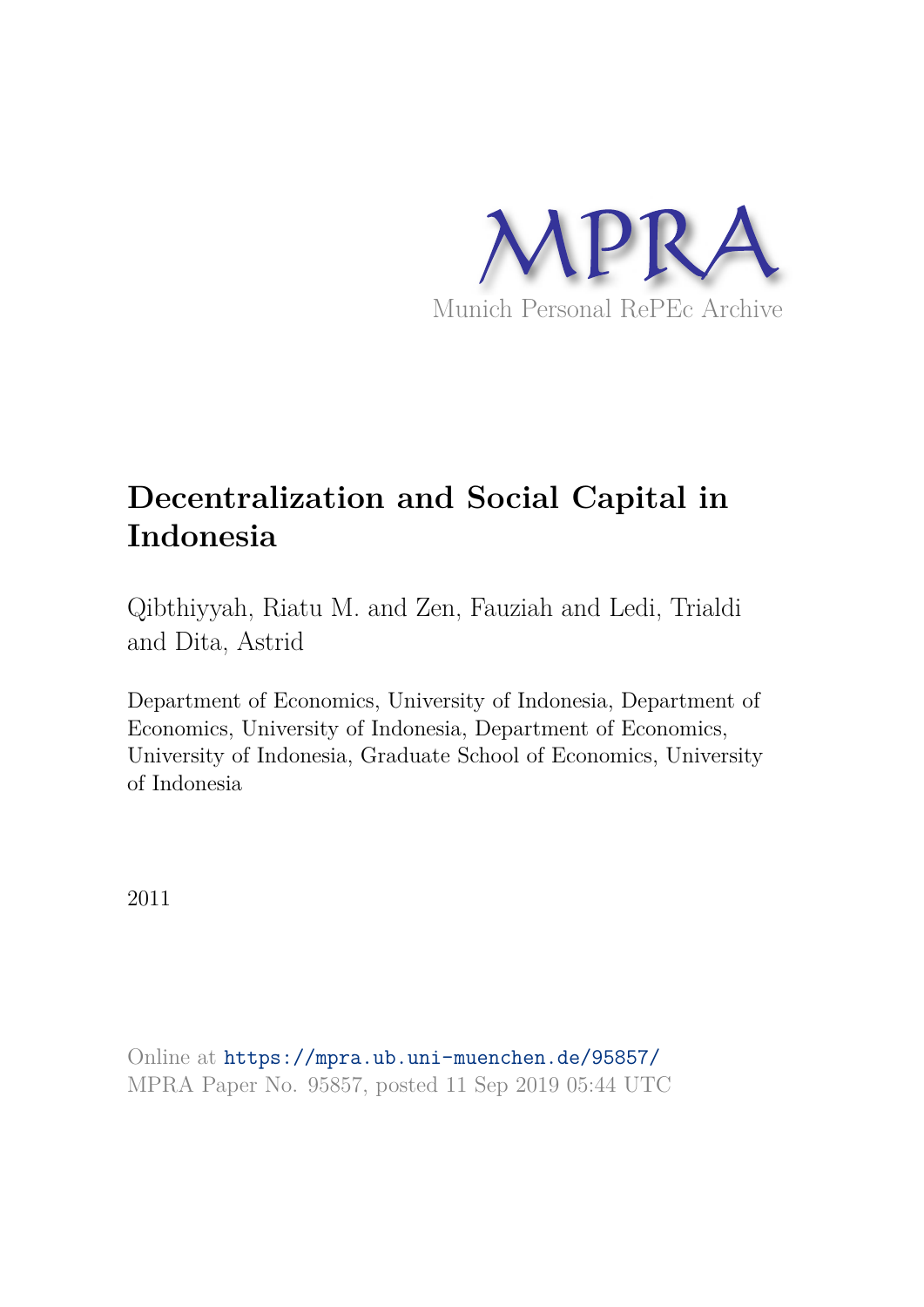#### **Decentralization and Social Capital in Indonesia**

Riatu M. Qibthiyyah *Department of Economics, University of Indonesia* 

Fauziah Zen *Department of Economics, University of Indonesia* 

Ledi Trialdi *Department of Economics, University of Indonesia* 

Astrid Dita *Graduate School of Economics, University of Indonesia* 

#### **Abstract**

Indonesia has experienced more than 10 years of decentralization. Starting in 2001, and called as "Big Bang" decentralization, various types of decentralization have been occurring. In the time being, the causality between decentralization and economic growth seems to be ambiguous (Fauziah, 2007). On the other hand, social capital is a new approach to explain social relationship within the population in a region. Higher social capital, i.e. stronger trust, and network within the population in a region, is viewed to have positive effects on economic growth (Beugelsdijk & van Schaik, 2005; Chou, 2006). In a nation endowed with diverse characteristics of population and culture, regions across Indonesia may have different social capital strength. Furthermore, it is not yet clear whether decentralization policy translates to strengthening social capital. Here, we investigate the impact of decentralization on regional social capital and evaluate how types of decentralization affect social capital differently.

**Keyword**: Social Capital, Fiscal Decentralization, Indonesia Decentralization.

**JEL Codes**: H77, Z13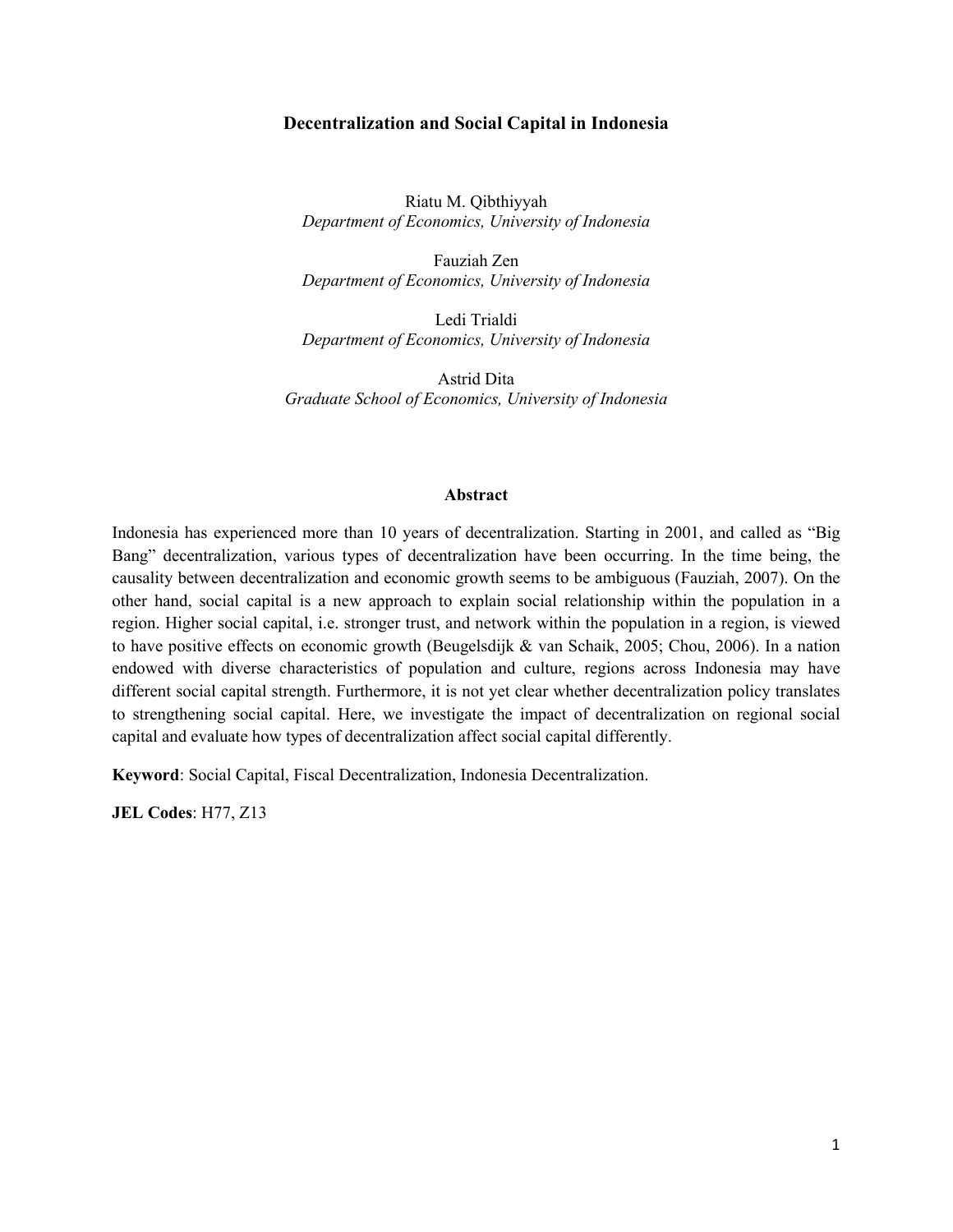#### **Introduction**

Decentralization policies have been adopted in many countries with degree and context of the institutions that vary across countries (Bird 1999). Studies on impact of decentralization, specifically in the case of fiscal decentralization, mostly exploring how fiscal decentralization may improve society's welfare, referred to economic growth or the improvement in society's income distribution. Few studies evaluate impact of fiscal decentralization on society network, an intermediary condition, which may become necessary on the improvement of society's welfare.

Social capital is a network externality rooted in Indonesia, with so called theme *Gotong Royong*. The 1997 economic crises would likely lead to a much higher casualties in the absence of society networks (Sujarwoto and Tampubolon 2011). In the case of regions, there is a popular belief that recovery construction period after 2007 quake in Yogyakarta which is quite fast is partly benefited from high social capital in that region. Meanwhile, despite the degree of tsunami Aceh that is much higher in comparison of any other disaster across regions in Indonesia, and thus existence of large international and domestic support on recovery efforts, there are still views that recovery constructions are less optimal (Telford and Cosgrave 2007). In this case, in a nation endowed with diverse characteristics of population and culture, regions across Indonesia may have different social capital strength.

### **Literature Review**

New growth theory suggests unorthodox variables—beside the well-known capital, labor, and technology—also hold important role in economic growth (Whiteley, 2000). One of the variables is the social capital. The seminal literature of Putnam, et al. (1993), said that social capital refers to features of social organization, such as trust, norms, and networks, which can improve the efficiency of society by facilitating coordinated actions. Although it has been recognized in social sciences, Putnam's definition of social capital has not been canonized. Moreover, social capital is elusive, and incorporates many aspects.

Hence, the working mechanism of social capital on economic growth could be explained through many channels, for example: (i) fostering innovation (Akcomak and Bas ter Weel, 2009); (ii) human capital formation (Coleman, 1988), namely: through productive consumption (Dinda, 2008), through education (Bjørnskov, 2009), through higher (mental) health (Kennelly et al*.*, 2003; Miller et al., 2006); (iii) higher voluntary provision of public good (Leonard *et al.*, 2010). Chou (2006) generalized the relationship of social capital on growth into three channels—through human capital, financial development, and innovation.

Whiteley (2000), using Solow model, examined the role of social capital on economic growth, in a sample of 34 four countries over the period 1970-1992. The results suggested that social capital has an impact on growth which is at least as strong as that of human capital or education. Beugelsdijk and van Schaik (2005) confirmed this result through a cross-sectional study of 54 European regions. There is evidence that growth differentials in European regions are positively related to social capital measured as associational activity.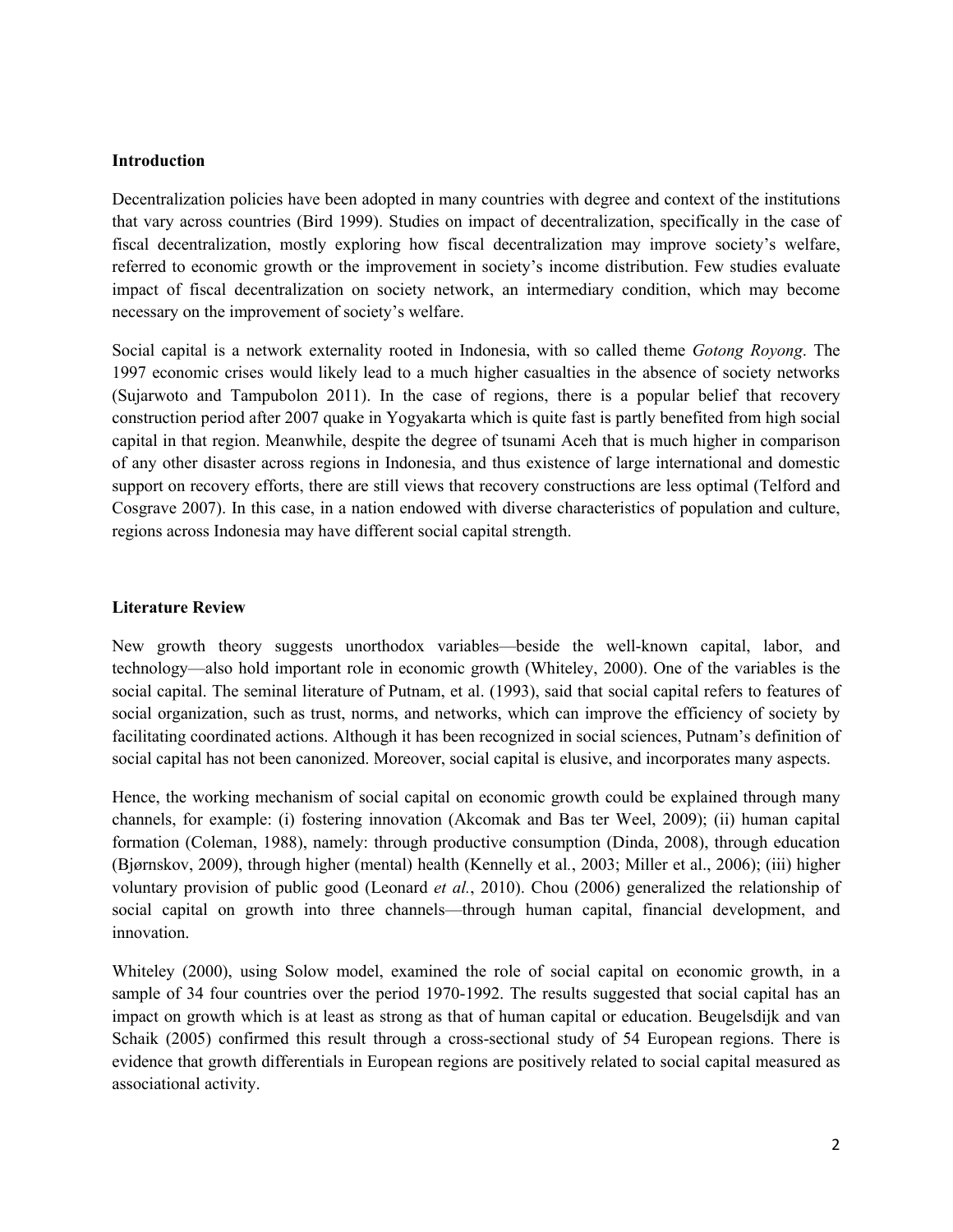However, Temple (2001) concluded—based on his study on the effects of social capital and education in OECD countries—that it is more difficult to draw a conclusion for policy recommendation regarding the social capital, for it would end with standard recommendations such as attempting to eliminate corruption and improve the legal system. Routledge and von Amsberg (2002) agreed, even though they have built extensive prisoner's dilemma models of social capital through trading to obtain relevant policy recommendations.

On the other hand, decentralization is long perceived as booster in public sector efficiency in service delivery, since local governments are closer to the people and hence better equipped to extract information on local preferences and needs at lower costs (de Mello, 2000). Moreover, accountability and transparency in policymaking can be enhanced by bringing expenditure assignments closer to revenue sources and hence to the electorate (Tanzi, 1999). To some sense, it is likely that decentralization, or at least, government performance, is related with the social capital of its region. Knack (2002) found that aspects of social capital that are conceptually identified with generalized reciprocity (such as social trust, volunteering, and census response) are associated with better governmental performance, while the aspects of social capital identified with social connectedness (including activity in associations and informal socializing) are unrelated to governmental performance.

The seminal work of Putnam, *et al.* (1993) had associated the performance of regional government in different Italian regions with "civic involvement," whereby social capital-rich regions outperform their social capital-poor counterparts, despite the funds transferred to the latter to finance economic growth and development programs. His study inspired latter studies on the relationship between social capital, decentralization, and growth. De Mello (2000) studied the effect of fiscal decentralization on the social capital formation, using indicators of confidence in government, civic cooperation, and associational activity from the World Values Surveys data covering 29 market economies in 1980-81 and 1990-91. The results of the cross-sectional regression suggested that there is an association between fiscal decentralization and social capital. Fiscal decentralization may boost social capital, while the sources of finance for greater subnational expenditures were also found to affect social capital. This, to some extent, confirmed Knack and Keefer (1997).

# **Measuring Social Capital**

Social capital might be defined at the macro or micro level (Staveren, 2000). At the macro level, the World Bank Social Capital Initiative describes social capital as "the institutions, the relationships, the attitudes and values that govern interactions among people and contribute to economic and social development" (World Bank, 1998). At the micro level, Gary Becker (1996) has described social capital as a collection of social values, like recognition and prestige, which individual economic actors hold as nonmaterial, endogenous preferences. Individuals are assumed to choose the type and level of social capital that maximizes their expected utility.

Staveren (2000) argued that social capital was not generated in the financial markets, nor was it generated at all by the state, through social policy, market regulation, or any other form of central policy. The two interaction mechanisms for the allocation of scarce resources as they operate in the market and the state exchange and redistribution—are inadequate to bring about the social values and accompanying social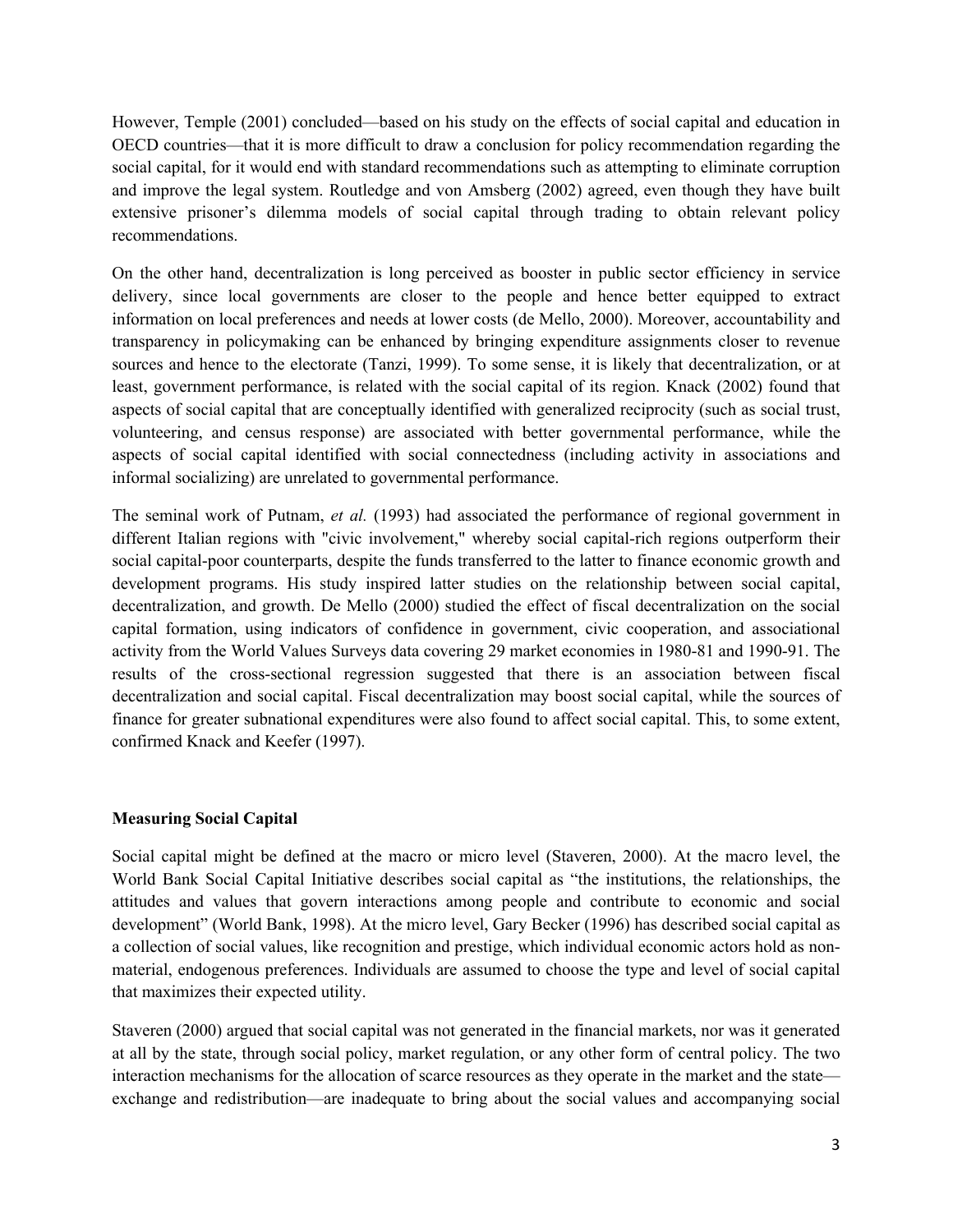relationships that underlie social capital. The only mechanism that can explain the generation of social capital is through gift in the economy—represented by economic actors' mutual gift giving in terms of labor time, monetary and non-monetary resources, contributing to human wellbeing. Hence, the social capital is accumulated in the *care economy,* instead of in the state or market economies.

### **Data**

Social capital data come from Susenas Household survey module. Central Bureau of Statistics issue module household survey of social and culture every three years, and in this case, we use 2009 module survey. As also viewed by previous studies, a composite of social capital could be identified as network broadly referred with association of non-formal or formal institution.

From 18 questions stated in the questionnaires' module, we use the following questions to construct indicator of social capital that relates to formal institution and non-formal institution.

| <b>Formal Institutions</b>                       |     | <b>Non-Formal Institutions</b>                                                                          |                   |  |
|--------------------------------------------------|-----|---------------------------------------------------------------------------------------------------------|-------------------|--|
| Trust government policies improve social welfare |     | Willingness to help (lend money to) neighbor that<br>needs immediate help (for medical care or school): |                   |  |
| Very trust                                       | (5) |                                                                                                         |                   |  |
| Trust                                            | (4) | Very willing                                                                                            | (5)               |  |
| Less trust                                       | (3) | willing                                                                                                 | (4)               |  |
| Do not trust                                     | (2) | Less willing                                                                                            | (3)               |  |
| Do not care                                      | (1) | Do not willing                                                                                          | (2)               |  |
| Do not know                                      | (0) | Do not care                                                                                             | (1)               |  |
|                                                  |     | Do not know                                                                                             | $\left( 0\right)$ |  |

**Table 1**. Questionnaire Questions on Social Capital Variables

Source: (translated from) Susenas questionnaires module of social capital (BPS 2009).

Previous studies have discussed various indicators of social capital, and in which there may and may not alignment across those indicators (Putnam *et al.* 1993). Thus, exploring constructions and relationship of social capital indicators is an attempt to improve the estimation model.

Questions stated in Table 1 are intended to head of household while our study priority is on evaluating the probable effect of fiscal decentralization which is on local government level data. In this case, we could aggregate these individual social capital data into a local government unit level, and thus representing the extent of social capital in the region (local government). Referring to social capital questions in Table 1, we measure the percentage of population that answer choice of (4) or (5) in each region. Meanwhile on the household unit, social capital variable would be set as simple categorical data. In this case, individual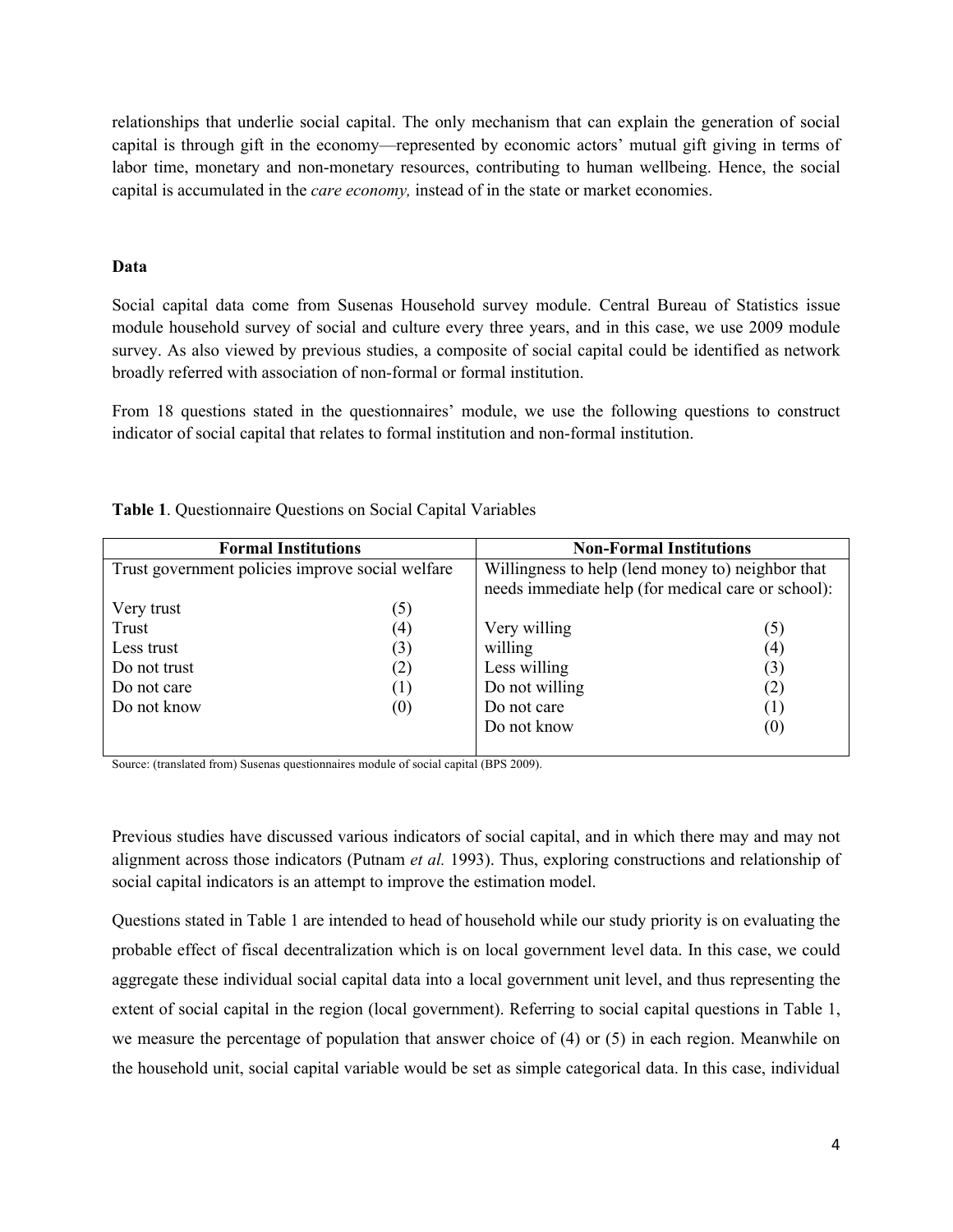or head of household with answer choice of (4) or (5) of the question would be assigned a value of 1 while other answers would be assigned as zero.

On decentralization policies, we use the following indicators of decentralization: 1) measure of fiscal decentralization, 2) political decentralization, and 3) territorial decentralization. Following previous studies on measure of fiscal decentralization (Dincer 2010, de Mello 2004, Akai and Sakata 2002), we use expenditure decentralization while territorial decentralization is identified by the status of local government, whether it is proliferated or non-proliferated local governments. In the case of political decentralization, the construction of data would only permit us to use variables that are align with crosssection estimation model which is not the case of political decentralization.

#### **Social Capital and Fiscal Decentralization: Model Estimations**

Given the design of the data, we use Tobit regression local government unit of estimations. Meanwhile, logit estimations are conducted for household estimations. The following are estimation models that we use:

- (1) Social Capital<sub>p</sub> =β1 + β2 Index of Decentralization<sub>p</sub> + e<sub>i</sub>  $\sum \beta q$  set of covariates<sub>p</sub> + e<sub>p</sub>
- (2) Social Capital<sub>i</sub> = $\beta$ 1 +  $\beta$ 2 Index of Decentralization<sub>p</sub> + e<sub>i</sub>  $\sum \beta q$  set of covariates<sub>i</sub> + e<sub>i</sub>

where: i =households p=municipality/city q=3, …, n

Cross-section estimation model using municipality level as observations units aim to explore variation in social capital among regions in Indonesia and how the degree of decentralization and region characteristics may affect the depth of region social capital. To further explore the consistency of the findings, we also construct estimations of household unit level. Aggregate estimations on local government level may only capture what determines variation in the extent of social capital, but not on the production of social capital. In this case, micro-level estimations could explore determinants of social capital that also consider the various degree of decentralization in the region affecting household social capital.

Our sample use 319 of local governments due to various missing variables in the explanatory variables. Based on BPS code of municipality for the year 2009, we match code of municipality used in Susenas module survey to the name of municipality as stated in BPS list of municipalities.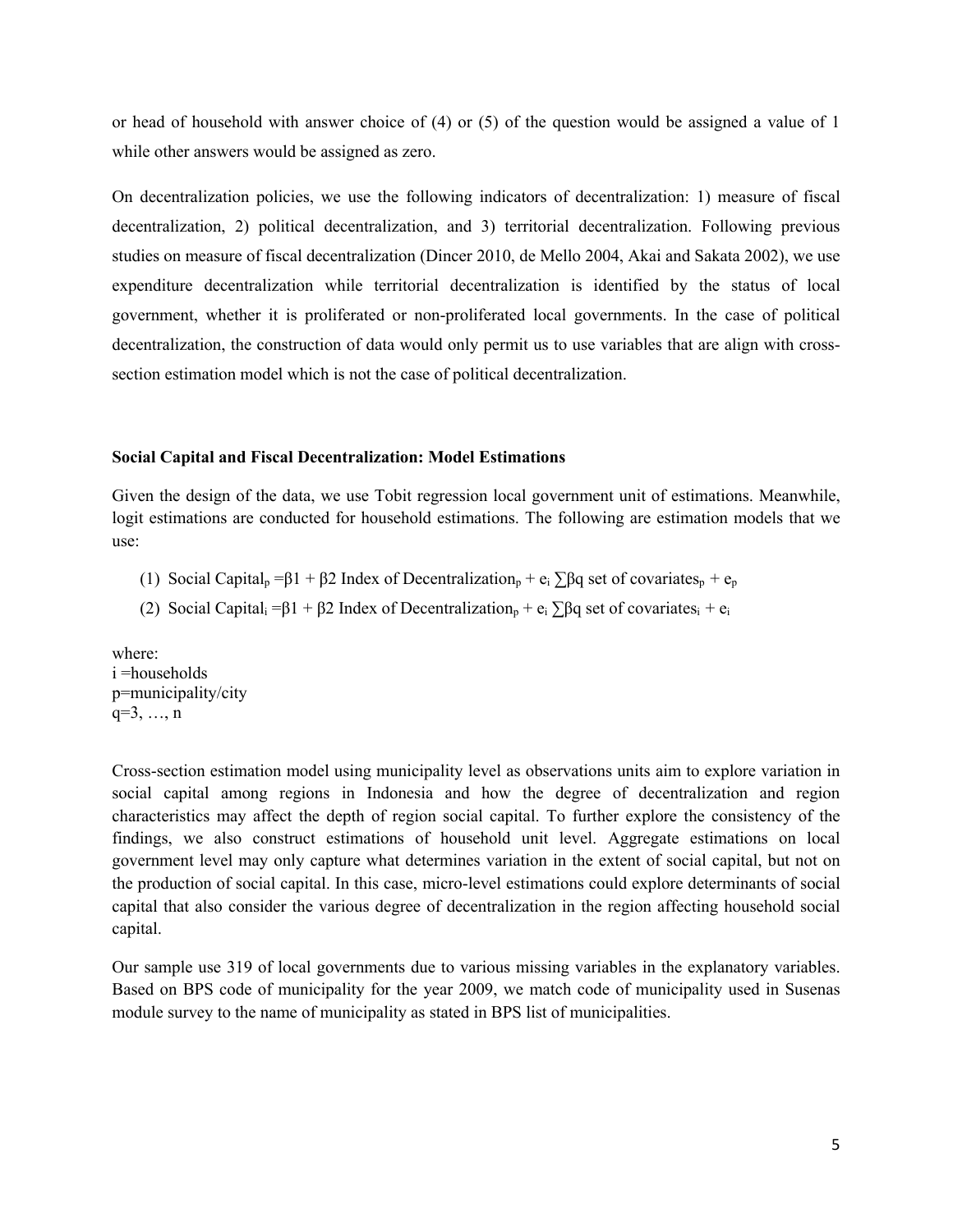# **Results**

Our findings come from local government estimation level and household level. Table 2 presents findings from local government estimations level. From Table 2, to some extent there is a positive relationship between index of fiscal decentralization and government trust. Nonetheless, from this estimation model at municipality level, the relationship between degree of expenditure decentralization and government trust is not quite strong. Meanwhile, we do not evidence that territorial decentralization has effect on government trust.

In terms of other explanatory variables, we find negative relationship between Gini coefficient and government trust implying that high disparity or inequal income distribution tends to associate with lower government trust. Meanwhile, unemployment rate has no effect on government trust. We also find that education tends to associate negatively with government trust. In this case, we measure education variable as percentage of population with higher degree of education.

**Tabel 2**. Estimation Result of Social Capital measured as General Government Trust: Local Governments Estimation Level

| <b>Dependent: Formal Institution Social Capital</b>             | <b>Model 1</b> |        | <b>Model 2</b> |        |
|-----------------------------------------------------------------|----------------|--------|----------------|--------|
| <b>Expenditure Decentralization</b>                             | 0.001          | $\ast$ | 0.001          | $\ast$ |
| (Ln) Number of <i>Kelurahan</i> /Village                        | 0.004          |        | 0.002          |        |
| <b>Proliferation Index</b>                                      | $-0.001$       |        | 0.001          |        |
| (Ln) Population                                                 | 0.002          |        |                |        |
| <b>Gini Coefficient</b>                                         | $-0.048$       | $\ast$ | $-0.053$       | $**$   |
| (Ln) Unemp                                                      |                |        | 0.002          |        |
| <b>Percentage of Population with Higher</b><br><b>Education</b> |                |        | $-0.179$       | ***    |
| <b>Ethnolinguistic Index</b>                                    | $-0.002$       |        | 0.000          |        |
| (Ln) Expenditure per Capita                                     | $-0.105$       | ***    | $-0.076$       | ***    |
| (Ln) Development Expenditures                                   | $-0.002$       |        | $-0.005$       |        |
| <b>Constant</b>                                                 | 2.509          | ***    | 2.194          | ***    |
| <b>Log Likelihood</b>                                           | 583.380        |        | 588.700        |        |
| No. of Obs                                                      | 317            |        | 317            |        |

Notes: \*\*\* 1% significance, \*\* 5% significance, \*10% significance

From local government estimation level, given a 10% significance level, the relationship of fiscal decentralization on government trust seems to be quite weak. Exploring other type of social capital, Table 3 presents results that use dependent trust to society which represents social capital from non-formal institution as dependent variable. From Table 3, we still find a positive relationship between degree of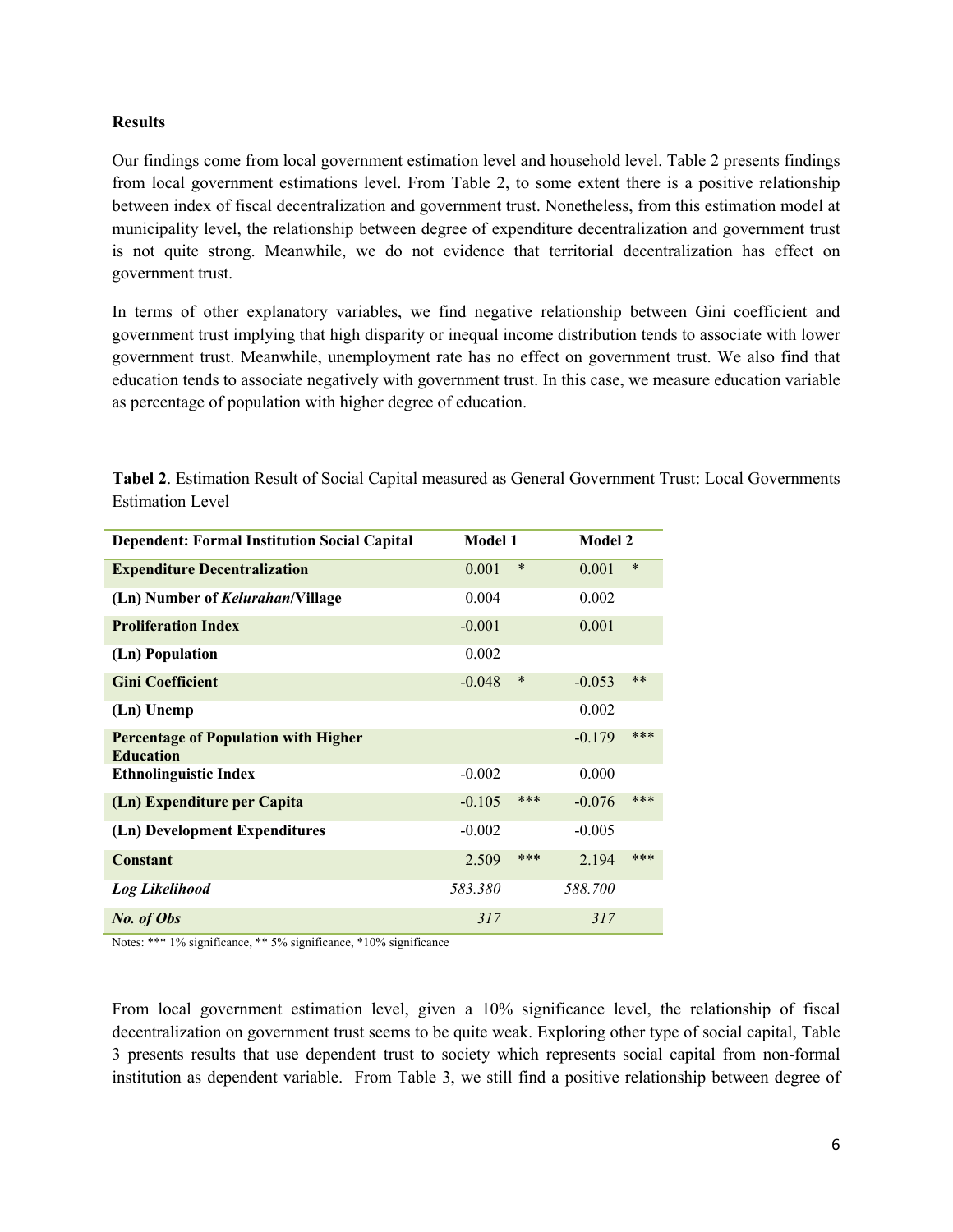fiscal decentralization and social capital. Furthermore, a significance level on the coefficient of fiscal decentralization is relatively high, a 1% significance level.

In regard to other explanatory variables, Table 3 shows a positive relationship between population and this non-formal institution social capital. Higher population level tends to improve trust to society. From result in Table 3, unemployment is also believed to have effect on the extent of society trust. Higher unemployment rate tends to decrease trust to society. Meanwhile, in contrast to formal institution social capital, there is no evidence on the effect of income distribution to non-formal social capital.

| <b>Dependent: Non-Formal Institution Social Capital</b> | <b>Model 1</b> |     | <b>Model 2</b> |        |
|---------------------------------------------------------|----------------|-----|----------------|--------|
| <b>Expenditure Decentralization</b>                     | 0.548          | *** | 0.496          | ***    |
| (Ln) Number of <i>Kelurahan</i> /Village                | 2.733          | *** | 1.642          |        |
| Proliferation Index                                     | $-1.941$       |     | $-1.338$       |        |
| (Ln) Population                                         |                |     | 4.169          | ***    |
| Gini Coefficient                                        | $-3.350$       |     | $-3.711$       |        |
| (Ln) Unemployement                                      | $-0.692$       |     | $-3.069$       | ***    |
| Percentage of Population with Higher Education          |                |     | $-4.869$       |        |
| Ethnolinguistic Index                                   | $-5.007$       | **  | $-4.127$       | $\ast$ |
| (Ln) Expenditure per Capita                             | $-4.771$       |     | $-2.993$       |        |
| (Ln) Development Expenditures                           | $-4.483$       | *** | $-4.799$       | ***    |
| Constant                                                | 196.857        |     | 173.832        | ***    |
| Log Likelihood                                          | $-1202.72$     |     | $-1199.190$    |        |
| No. of Obs                                              | 317            |     | 317            |        |

**Tabel 3**. Estimation Result of Social Capital measured as Trust to Society: Local Governments Estimation Level

Notes: \*\*\* 1% significance, \*\* 5% significance, \*10% significance

Table 4 and Table 5 provide household level estimations results on social capital. As previous findings treat social capital indicators as independent, there is also strand of literature that tries to link relationship across social capital indicators, in this case between formal and non-formal institution social capital (Adam and Roncevic 2003; Onyx and Bullen 2001; Sobels et al. 2001). While estimations model in Table 4 only include explanatory variables of decentralization, estimations in Table 5 include other measures or indicators of social capital in addition to measures of decentralization. Overall, the results from household estimation strengthened previous findings that come from estimations at local government level.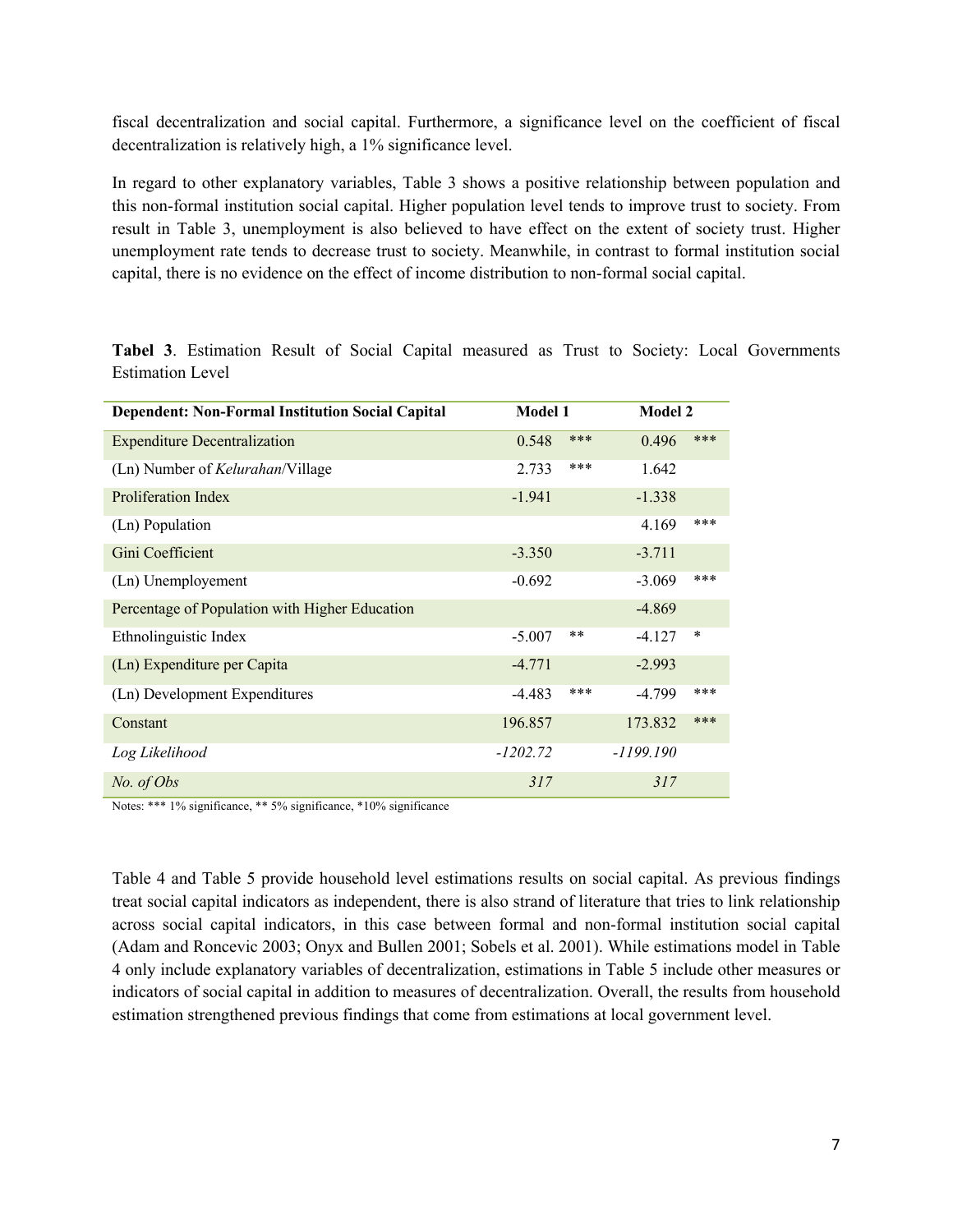| <b>Dependent: Social Capital</b>         | <b>Society Trust</b> | Government<br><b>Trust</b> |  |
|------------------------------------------|----------------------|----------------------------|--|
| <b>Expenditure Decentralization</b>      | ***<br>0.016         | **<br>0.004                |  |
| (Ln) Number of <i>Kelurahan</i> /Village | ***<br>0.000         | ***<br>0.001               |  |
| Proliferation Index                      | ***<br>$-0.043$      | ***<br>0.082               |  |
| Ethnolinguistic Index                    | ***<br>$-0.393$      | $-0.430$                   |  |
| Constant                                 | ***<br>$-0.609$      | ***<br>2.167               |  |
| Log Likelihood                           |                      | $-68.629$                  |  |
|                                          | 132,662              |                            |  |
| No. of Obs                               | 205,617              | 205,617                    |  |

**Tabel 4**. Household Estimation Result of Social Capital: Formal and Non-Formal Institution

Notes: \*\*\* 1% significance, \*\* 5% significance, \*10% significance; we stated interchangeably term of formal institution social capital and government trust as well as term non-formal institution social capita and society trust.

| <b>Dependent: Social Capital</b>                              | <b>Society Trust</b> |     | Government<br><b>Trust</b> |       |
|---------------------------------------------------------------|----------------------|-----|----------------------------|-------|
| <b>Expenditure Decentralization</b>                           | 0.017                | *** | 0.004                      | **    |
| (Ln) Number of <i>Kelurahan</i> /Village                      | 0.000                | *** | 0.000                      | ***   |
| Proliferation Index                                           | $-0.036$             | *** | 0.173                      | ***   |
| Ethnolinguistic Index                                         | $-0.317$             | *** | $-0.040$                   |       |
| Trust financial management to RT/RW                           | 0.135                | *** | 0.860                      | $***$ |
| Trust financial management to Kelurahan                       | 0.110                | *** | 1.206                      | ***   |
| Trust financial management to community based<br>organization | 0.362                | *** | 0.463                      | ***   |
| Constant                                                      | $-1.093$             | *** | 0.530                      | ***   |
| Log Likelihood                                                | $-130,809$           |     | $-57,377$                  |       |
| No. of Obs                                                    | 205.617              |     | 205.617                    |       |

**Tabel 5**. Household Estimation Result of Social Capital: Exploring social capital indicators

Notes: \*\*\* 1% significance, \*\* 5% significance, \*10% significance

#### **Conclusion**

Our study finds a somewhat positive relationship between the extent of fiscal decentralization and government trust that are also supported by other studies, mostly case studies of developed countries (de Mello 2004, Dincer 2010), implies that fiscal decentralization could also induce a positive impact to society in the case of Indonesia as developing country. Nonetheless, there are inconclusive results on the effect of territorial decentralization on social capital. In micro level, individual in a proliferated local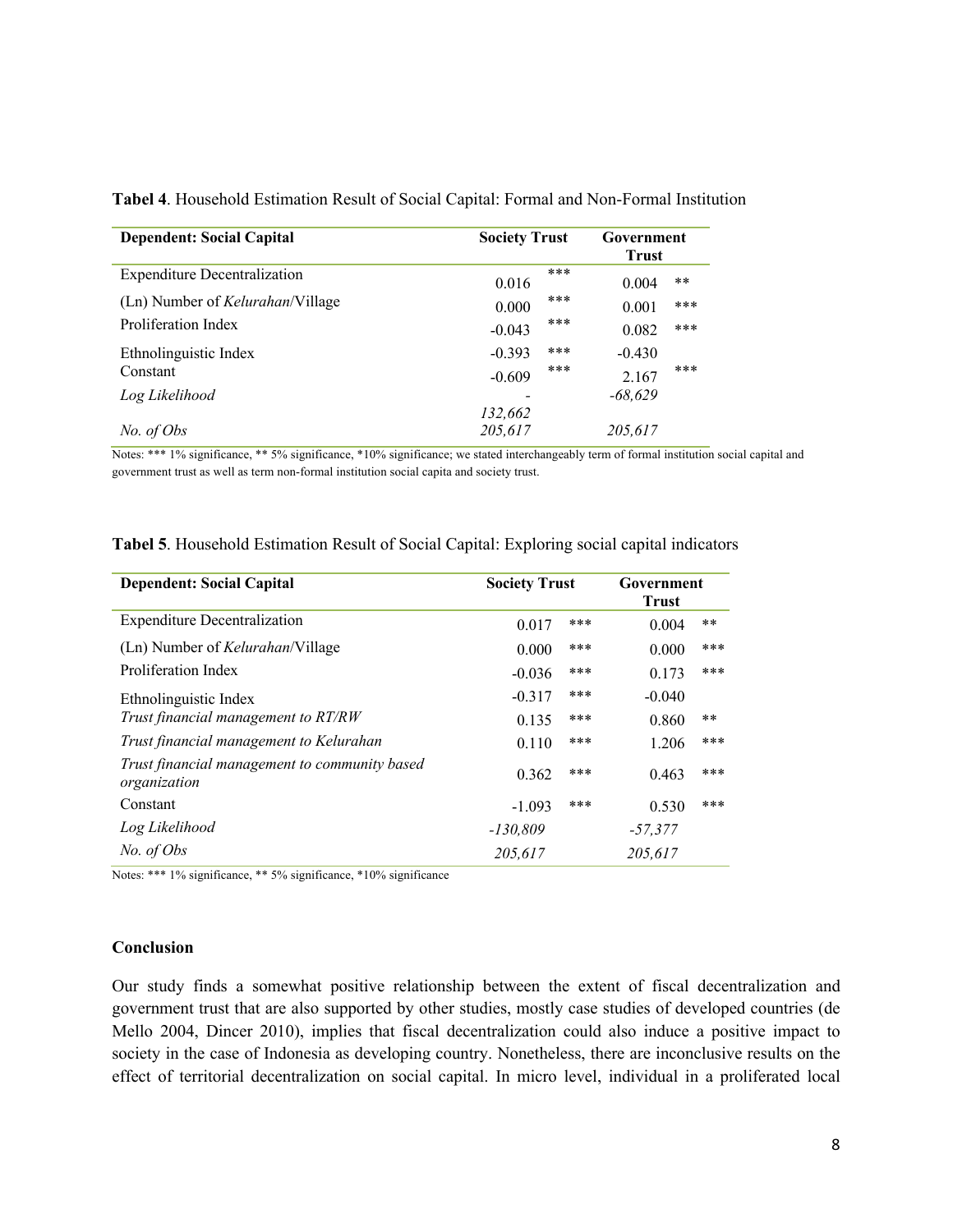government is more likely to have higher trust to governments. But this result is not confirmed from a more aggregated estimation result.

Our study contributes to the strand of literature of fiscal decentralization that attempt to explore, how decentralization policies in overall, may affect the building of the institution (. In comparison to these existing studies (de Mello 2004, Dincer 2011), we have differentiated measures of decentralization and social capital as well as exploring the construction of social capital. We have also examined the consistency of the relationship between decentralization and social capital by exploring not only through local government estimation level but at household level.

# **References**

Akcomak, I. Semih, and Bas ter Weel (2009). Social capital, innovation and growth: Evidence from Europe. *European Economic Review,* 53, pp. 544–567.

Becker, Gary (1996). Accounting for Tastes. Cambridge: Harvard University Press.

Beugelsdijk, Sjoerd, and Ton van Schaik (2005). Social capital and growth in European regions: an empirical test, *European Journal of Political Economy*, Vol. 21, 301–324.

Bjørnskov, Christian (2009). Social trust and the growth of schooling, *Economics of Education Review*, 28, pp. 249–257.

Bryan R. and von Amsberg, Joachim (2002). *Social Capital and Growth*. Tepper School of Business. Paper 419. Routledge, http://repository.cmu.edu/tepper/419

Chou, Yuan K. (2006). Three simple models of social capital and economic growth. *The Journal of Socio-Economics*, 35, pp. 889–912.

Coleman, James S. (1988). Social Capital in the Creation of Human Capital. *The American Journal of Sociology*, Vol. 94, Supplement: Organizations and Institutions: Sociological and Economic Approaches to the Analysis of Social Structure, pp. S95-S120.

Francois, Patrick, and Jan Zabojnik (2005). Trust, Social Capital, and Economic Development. *Journal of the European Economic Association*, Vol. 3, No. 1, pp. 51-94

Fauziah (2007). Fiscal Decentralization and Economic Growth: Evidence from Indonesia. *Economics and Finance in Indonesia*, 55 (2), 109-134.

Kennelly, Brendan, O'Shea, Eamon, and Eoghan Garvey (2003), Social capital, life expectancy and mortality: a cross-national examination. *Social Science & Medicine*, 56, pp. 2367–2377.

Knack, Stephen (2002). Social Capital and the Quality of Government: Evidence from the States. *American Journal of Political Science*, Vol. 46, No. 4, pp. 772-785.

Knack, Stephen, and Philip Keefer (1997). Does Social Capital Have an Economic Payoff? A Cross-Country Investigation. *The Quarterly Journal of Economics*, Vol. 112, No. 4, pp. 1251-1288